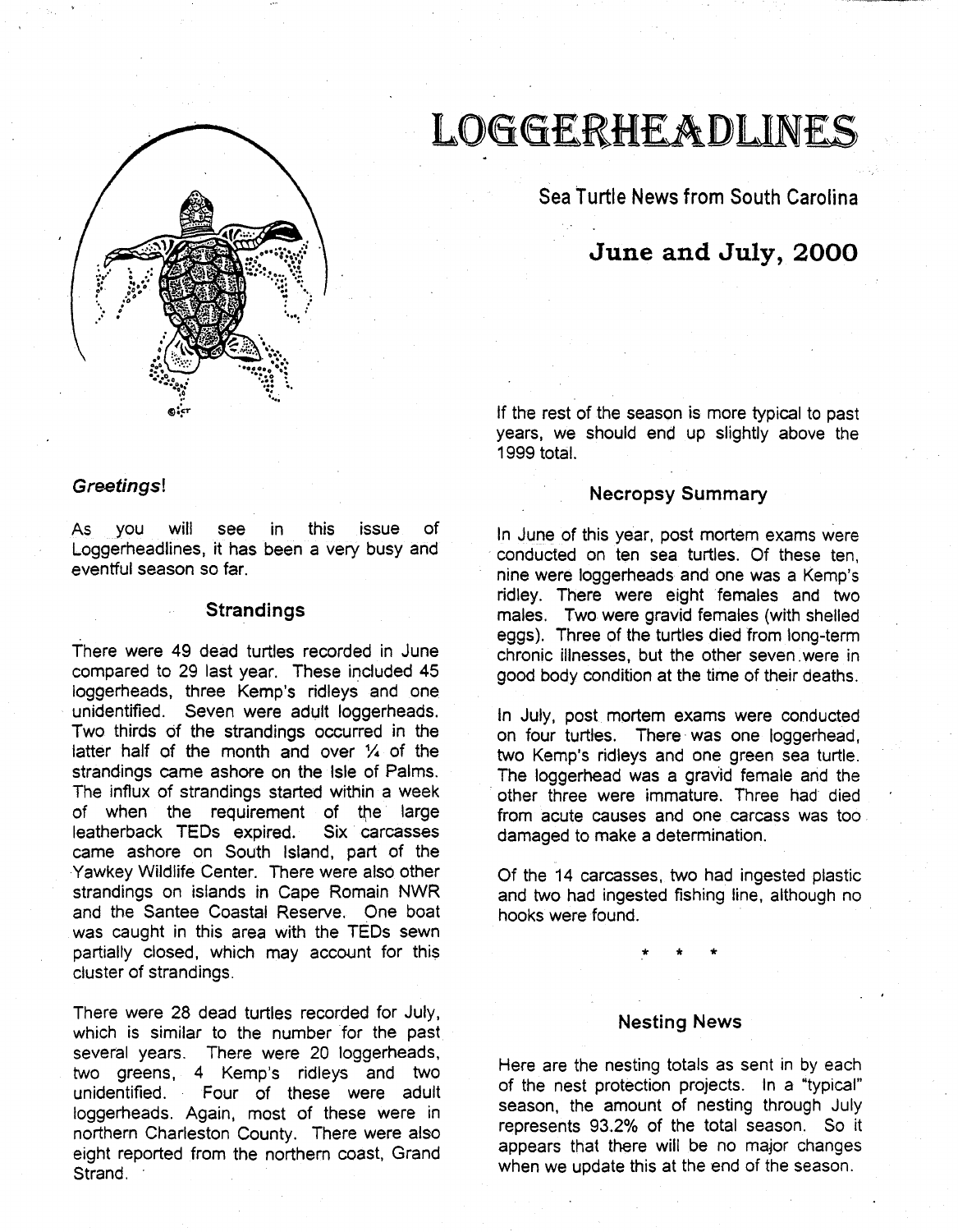#### **Nesting Activity Update**

Through July 31, 2000

| <b>Waites Island</b>                | 7     |
|-------------------------------------|-------|
| Myrtle Beach State Park             | 4     |
| Huntington Beach State Park         | 14    |
| S.C.U.T.E.                          | ২75   |
| South Island                        | 116   |
| Cape Island                         | 615   |
| <b>Lighthouse Island</b>            | 221   |
| <b>Dewees Island</b>                |       |
| Sullivans Island/Isle of Palms      | 36    |
| <b>Folly Beach</b>                  | 51    |
| Kiawah Island                       | 205   |
| Seabrook Island                     | 14    |
| <b>Botany Bay Island/Plantation</b> | 179   |
| <b>Edingsville Beach</b>            | 33    |
| <b>Edisto Beach State Park</b>      | 54    |
| <b>Edisto Beach</b>                 | 50    |
| <b>Harbor Island</b>                | 52    |
| Hunting Island                      | 32    |
| <b>Fripp Island</b>                 | 37    |
| <b>Pritchards Island</b>            | 106   |
| St. Phillips Island                 | 14    |
| <b>Hilton Head Island</b>           | 129   |
| TOTAL                               | 2,045 |

#### **Regional News**

\* \* \*

#### North Carolina

Candice Williams, North . Carolina Assistant Sea Turtle Coordinator, sends this update on nesting and stranding activities. This year, a total of 702 nests (681 loggerhead nests, 17 green turtle nests and 4 leatherback nests) have been reported through the end of July. This represents a 30% decrease from the record setting year they had in 1999.

North Carolina's stranding total from 1 January through 6 August stands at 544, a 48% increase over last year's total of 367 for this same time period. This is cause for great concern given that 1999's 605 strandings represent the highest annual total ever reported in North Carolina.

#### Georgia

Happier news comes in from Georgia. Mark Dodd, Georgia Department of Natural Resources, reports they are having an average nesting year and will probably end up with about 1000 nests statewide, which is their 10 year average. The big news from Georgia is that strandings are half of what they were last year. At this time last year there were 245 strandings compared to 123 so far this year. They are doing a survey to determine if the use of the leatherback TED configuration is responsible for this change or if there is some other change in commercial fishing activity.

#### Florida

Sandy MacPherson, National Sea Turtle Coordinator for the U.S. Fish and Wildlife Service provides some interesting news from Florida. The Volusia County Code Enforcement Board met on July  $5<sup>th</sup>$  and 19<sup>th</sup> to consider 12 and 14 lighting ordinance violation cases, respectively. Most were brought into compliance before the scheduled meetings. But one motel in Ormond Beach had done nothing to correct its non-compliant lights, had made no effort *to* work with the County, and did not even show up for any of the Code Board meetings when they were on the agenda. Their fine was to start *a* \$250/day with the effective date beginning on June  $12<sup>th</sup>$ . Speaking of which...

# **Beachfront Lighting - Problems and Solutions**

# Hilton Head Island

Despite great newspaper coverage and Town law enforcement support of the lighting ordinance, we are still having great problems with hatchling disorientation. We have been able to roughly quantify tracks from 26 out of 34 nests with hatchling activity. The total number of estimated tracks was 1,213. Of these, approximately 540 or 47% were oriented to the ocean and 643 or 53% were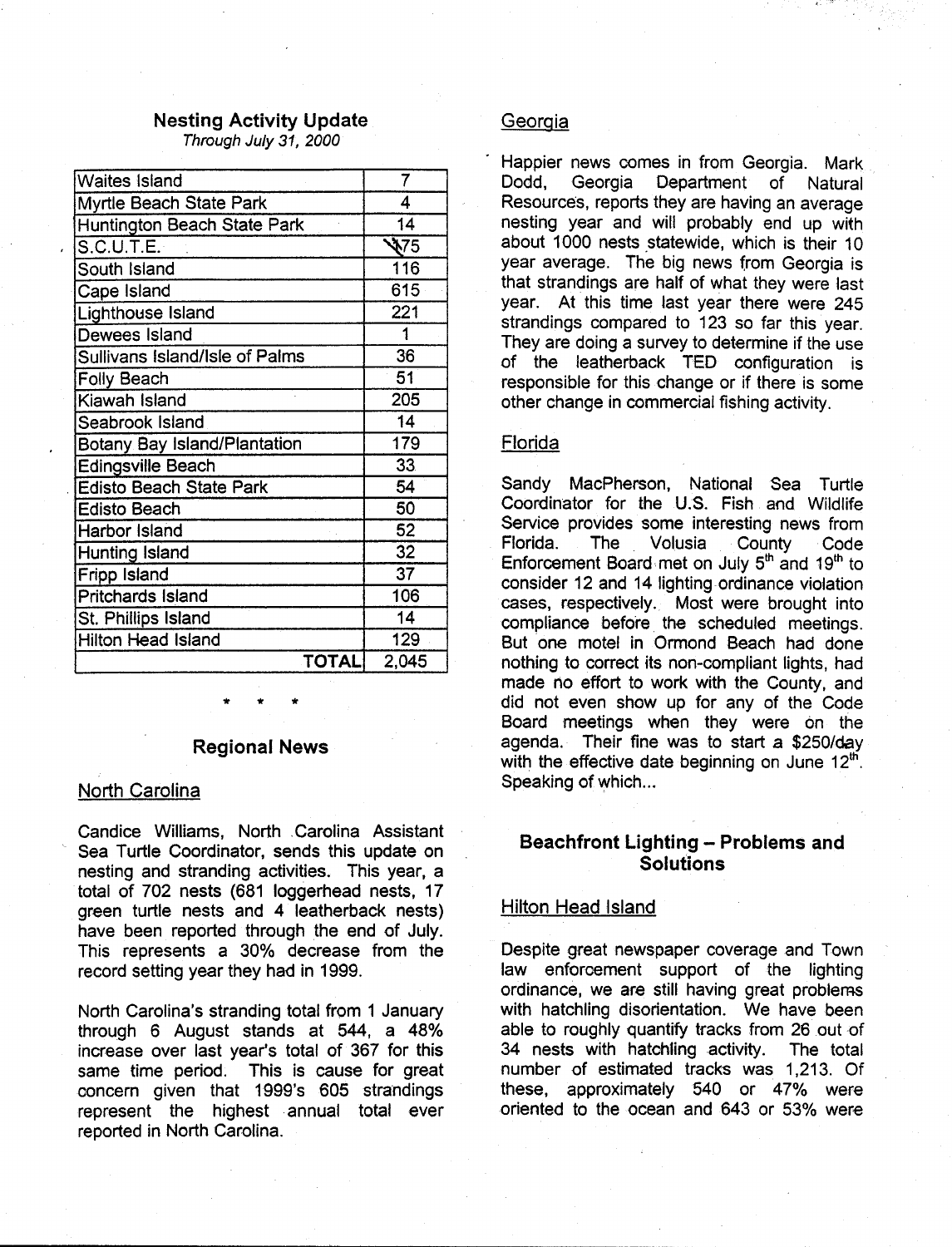oriented to the dunes. Very depressing!  $-$  Kim Washok

#### Harbor Island

One of the local shrimpers, who works St. , Helena Sound and the Atlantic off of Hunting and Fripp Islands, has been very helpful to us in controlling lights on the beach at Harbor. Steve Kerchner, Captain of the Poor Boy, calls me if he sees houses lighted up on the beachfront, when he begins his run to the shrimping grounds early in the morning. Using his information, we have been able to pinpoint sources of lighting problems and keep most of beachside lights under good control. Steve says that the shrimpers get blamed for contributing to turtle strandings, but he is interested in preserving the species and wants to help however he can.  $-$  Ivan Kinne

#### U.S. Fish and Wildlife Service

The "Lights Out" signs are on the way. The South Carolina Coastal Conservation League has agreed to act as a liaison between the FWS and the South Carolina Electric and Gas Company. The signs will say "Beachfront Lights Out" and "Let's Help the Sea Turtles". The FWS will provide the posts, nuts and bolts. The signs will go up on the causeways to the islands as well as on main streets of the beach communities. We will have 65 signs created this year and move forward from here. It's a start. Kudos to SCE&G! - Paula Sisson

There is a new source of information on the web regarding lighting and sea turtles. You can get to it directly at:

# http://www.state.fl.us/fwc/psm/turtles/lighting/

-- Kristen Nelson, Florida Fish and Wildlife Conservation Commission, Tequesta Field Lab

\* \* \*

#### **New Research**

# Marine Resources Division In-water Study

The Marine Resources Division's new, in-water study of sea turtles has been underway this summer. The project objective is to develop a methodology to establish a scientifically valid index of abundance for the northern population of the loggerhead turtle along the south Atlantic coast.

Research vessels and contract shrimp trawlers, using bottom trawls from Winyah Bay to St. Augustine, FL., have been catching sea turtles and gathering biological data on species, genetics, sex and a general health assessment.

So far the R/V"Lady Lisa", R/V"Georgia Bulldog" and several contract shrimp trawlers have caught, processed, tagged and released alive 212 Caretta caretta, 25 Lepidochelys kempi, and 3 Chelonia mydas. Tow time has been reduced to an actual bottom time of 30 minutes to minimize stress on the turtles.

Only 4 Caretta carrettas had tags. It is interesting to note there were no recaptures of turtles the study project tagged, even on the two observer boats fishing the same waters day after day.

# Morphometrics of Nesting Loggerhead **Turtles**

South Carolina's nesting loggerheads comprise about 56% of the northern subpopulation nesting effort, more than the other states combined. There is a need to augment the genetic evidence with natural history data that could further delineate the northern subpopulation. There is also a need to expand the size of TED openings so that the largest and most productive turtles can escape. This decision should be based on scientific data, rather than as a political compromise.

From 20-28 June 2000, teams of biologists and volunteers worked each night on Cape Island, Cape Romain NWF, to measure and tag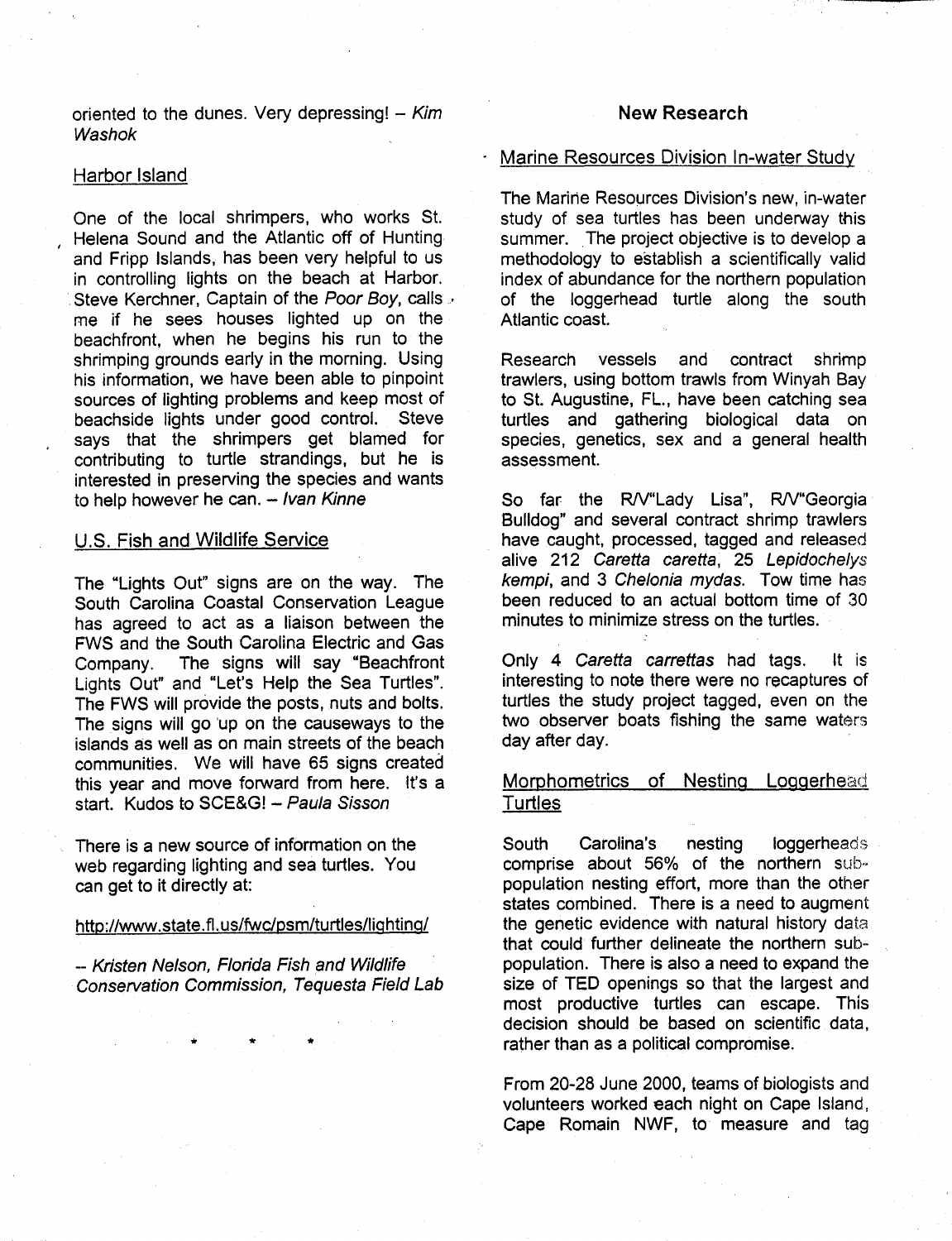female loggerheads. This project involved 7 staff and 23 volunteers for a total of 54 mannights of work. Data on eighty-nine turtles were taken. All but one of the turtles had a body depth larger than the current 12-inch TED opening and six had a body depth larger than the proposed 16-inch opening size.

Thanks again to all the volunteers and staff who made this possible.

# **Notes from the Field**

Danna Baxley, the summer intern at the Yawkey Wildlife Center in Georgetown, reports on a green turtle that nested on South Island. She was lucky enough to catch her around 5:20 am just starting to wallow out her body pit. Danna bellied up behind her and watched her lay. She did not dig her egg chamber deep enough, so eggs were overflowing onto the beach. As soon as she saw spacer eggs being laid by the turtle, she peeked around too look at her head and realized, "Yes, it's a green"!! Danna relocated the 110 eggs and wished the hatchlings luck.  $-Danna$  Baxley

In June of 2000, the Isle of Palms City Council ratified Ordinance 2000-3, creating a Preservation Overlay Zone. In effect this legislation prevents building on the vacant front beach lots from 21<sup>st</sup> Avenue to 41<sup>st</sup> Avenue. This 20-block stretch is the very best turtlenesting habitat left on the Isle of Palms. The dunes are still naturally high, the houses are set several hundred feet back from the beach. During this season, about 2/3 of our nesting loggerheads have chosen this area to come ashore Mary Pringle spoke on behalf. of the Island Turtle Team at the public hearing on May 23<sup>rd</sup>, stressing the need to "safeguard the critical habitat of sea turtles" and "maintain the existing health of the natural systems that support life on the beach." With development and lights encroaching on so many sections of. this island, those of us who work for the turtle nest protection program are very relieved that this last stretch of dark dunes will remain protected for future years. - Mary Pringle.

At the end of June, the Hilton Head Island Project Turtle Watch had a TV crew from Turner South Broadcasting come to the island. They filmed the turtle staff on the beach for an upcoming episode of "Liars and Legends of the South", a new series on TSB to air this fall. They considered the loggerhead a "legend", not a "liar."-- Kim Washok

#### **Outreach and Education**

\* \* \*

Kim Washok from Hilton Head Island's Project Turtle Watch says they have a high school intern, Michael Wysocki, who volunteers once a week to gain experience and knowledge about marine biology. He's been a great help.

#### **Resources**

We are repeating these resources from the last issue in case some folks missed them.

• Eckert, K. L., K.A. Bjorndal, F .A. Abreu-Grobois, & M. Donnelly (editors). 1999. Research and Management Techniques for the Conservation of Sea Turtles. IUCN/SSC Marine Turtle Specialist Group Publication No. 4. 235 pages.

--With 42 chapters by authors from around the world, the manual provides information and quidance for field researchers and conservationists on standardized methodology to allow for comparison of data within regions and across ocean basins.

--Cost \$25; Order from IUGN-Marine Turtle Specialist Group, 1725 DeSales Street, Washington, DC 20036.

• Lutz, P.L. & J.A. Musick (editors). 1997. The Biology of Sea Turtles. CRC Press, Boca Raton, Florida. 432 pages.

--With 15 chapters written by 22 authors, this book synthesizes the results of advances in sea turtle biology. It focuses on how these endangered marine reptiles operate in, adapt to, and are dependent upon particular features of the marine environment. Covers pressing conservation and environmental issues, includes new research techniques and findings, and contains over 1600 references from the literature.